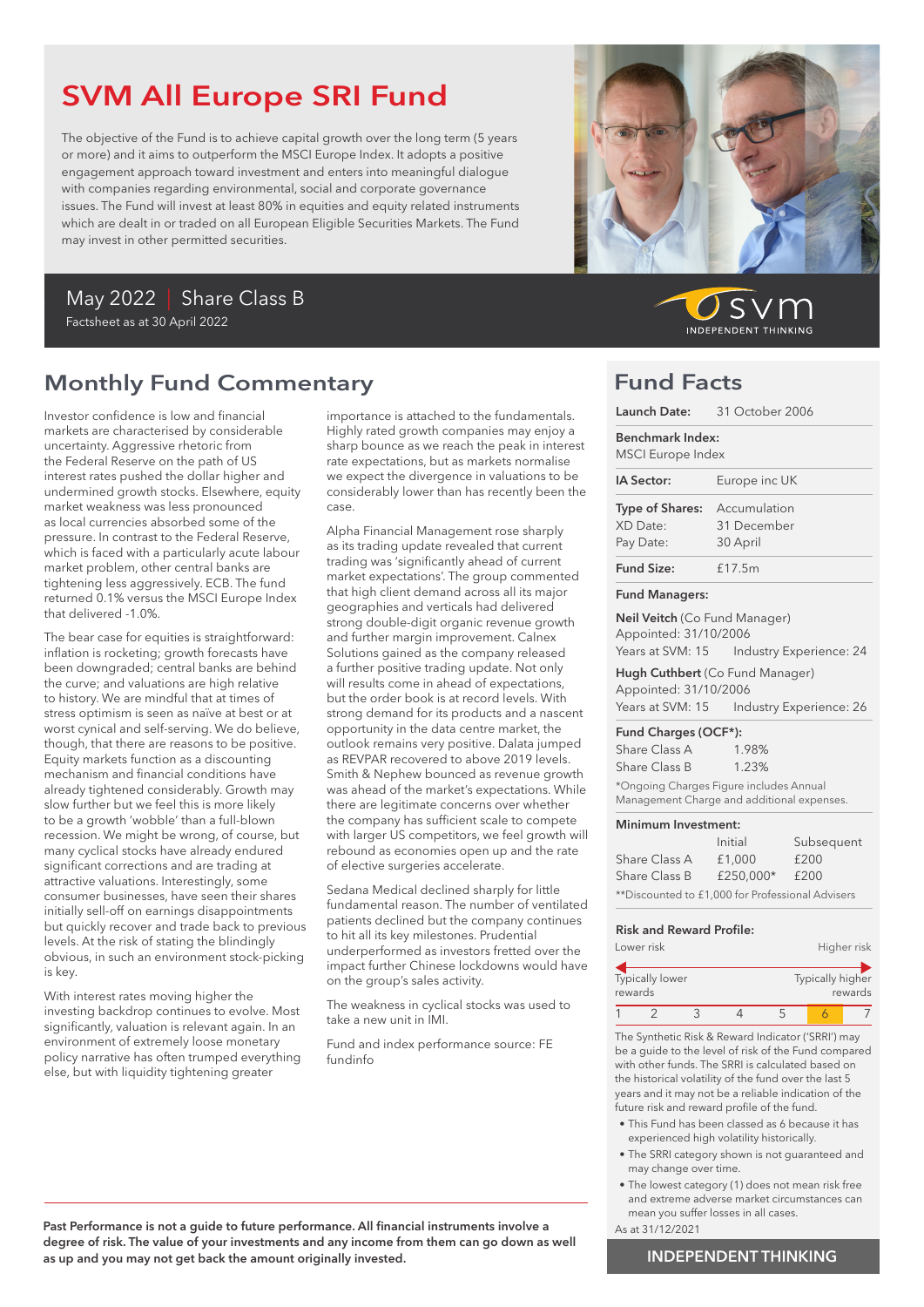### Risk Baskets

To help understand the overall balance of the portfolio, stocks are allocated to one of eight risk groups: defensive, cyclical, stable financial, unstable financial, consumer cyclical, oil & gas, mining and finally technology. Most of these groups are self explanatory but financials deserve some clarity. All financials are inherently unstable but in the main, Lloyd's underwriters and General Insurers take less balance sheet risk, so are relatively more stable than Banks or Life Assurers.

Seeing the portfolio broken down into these categories allows an understanding of how aggressive or defensive the overall portfolio is, and where risk is being taken.

| 43.2 |  |
|------|--|
| 21.6 |  |
| 13.6 |  |
| 11.9 |  |
| 6.5  |  |
| 0.0  |  |
| 0.0  |  |
| 0.0  |  |
| 3.2  |  |
|      |  |

| Cyclical            | 43.2% |
|---------------------|-------|
| Alpha FMC           | 7.9   |
| Smurfit Kappa Group | 5.7   |
| Rexel               | 5.3   |
| Synthomer           | 4.5   |
| Capgemini           | 4.2   |

| <b>Defensive</b> | 11.9% |
|------------------|-------|
| Uniphar          | 4.5   |
| <b>DCC</b>       | 3.5   |
| Smith & Nephew   | 2.6   |
| Sedana Medical   | 0.7   |
| Apontis Pharma   | 0.6   |

| Unstable Financial   | 21.6% |
|----------------------|-------|
| OSB Group            | 53    |
| Lloyds Banking Group | 4.9   |
| <b>AXA</b>           | 4.9   |
| Prudential           | 4.0   |
| Legal & General      | 2.5   |

| Technology         | 6.5% |
|--------------------|------|
| Creo Medical Group | 2.8  |
| LungLife Al        | 2.0  |
| Calnex Solutions   | 1.1  |
| <b>ActiveOps</b>   | 0.6  |
|                    |      |

| <b>Consumer Cyclical</b> | 13.6%          |
|--------------------------|----------------|
| Norcros                  | 6.0            |
| Tesco                    | $\mathbf{3.1}$ |
| Dalata Hotel Group       | 2.5            |
| Jost Werke               | 21             |
|                          |                |

| <b>Stable Financial</b> | $0.0\%$ |
|-------------------------|---------|
|                         |         |

|  | × |  |
|--|---|--|
|  |   |  |

## This Month's Featured Stock

Mining 0.0% Oil & Gas 0.0% 0.0%

### **Norcros**

Norcros, a market leading supplier of bathroom and kitchen products, announced an encouraging trading update ahead of the company's full year preliminary results for the year ended 31st March 2022. While market conditions have remained challenging, with continued supply chain constraints and strong cost inflation, the group has still delivered double digit revenue growth and a record level of operating profit. With net cash on the balance sheet, the company's strong financial position has allowed for a build in inventories in order to ensure continued stock availability for customers. Where smaller competitors have been less able to cope with these supply chain issues Norcros

has taken market share contributing to the strong top-line development and resulting in revenues 20.8% above pre-pandemic levels.

The company's strong position is further bolstered by the broad and innovative range of products built over the years through a series of acquisitions. Operating as a holding company, the listed entity provides central functions to the operating units. It is this diversified structure that has formed the basis of our engagement activities with Norcros. As long-term shareholders we have encouraged the development of better recognition of ESG issues within the company and there has been a marked increase in availability of

commentary and data within the company's literature. But there is still a lack of universal, standardised reporting across all the operating companies which makes a truly comprehensive analysis difficult. We have been promised more improvements in the upcoming annual report and look forward to its publication in June to assess the progress being made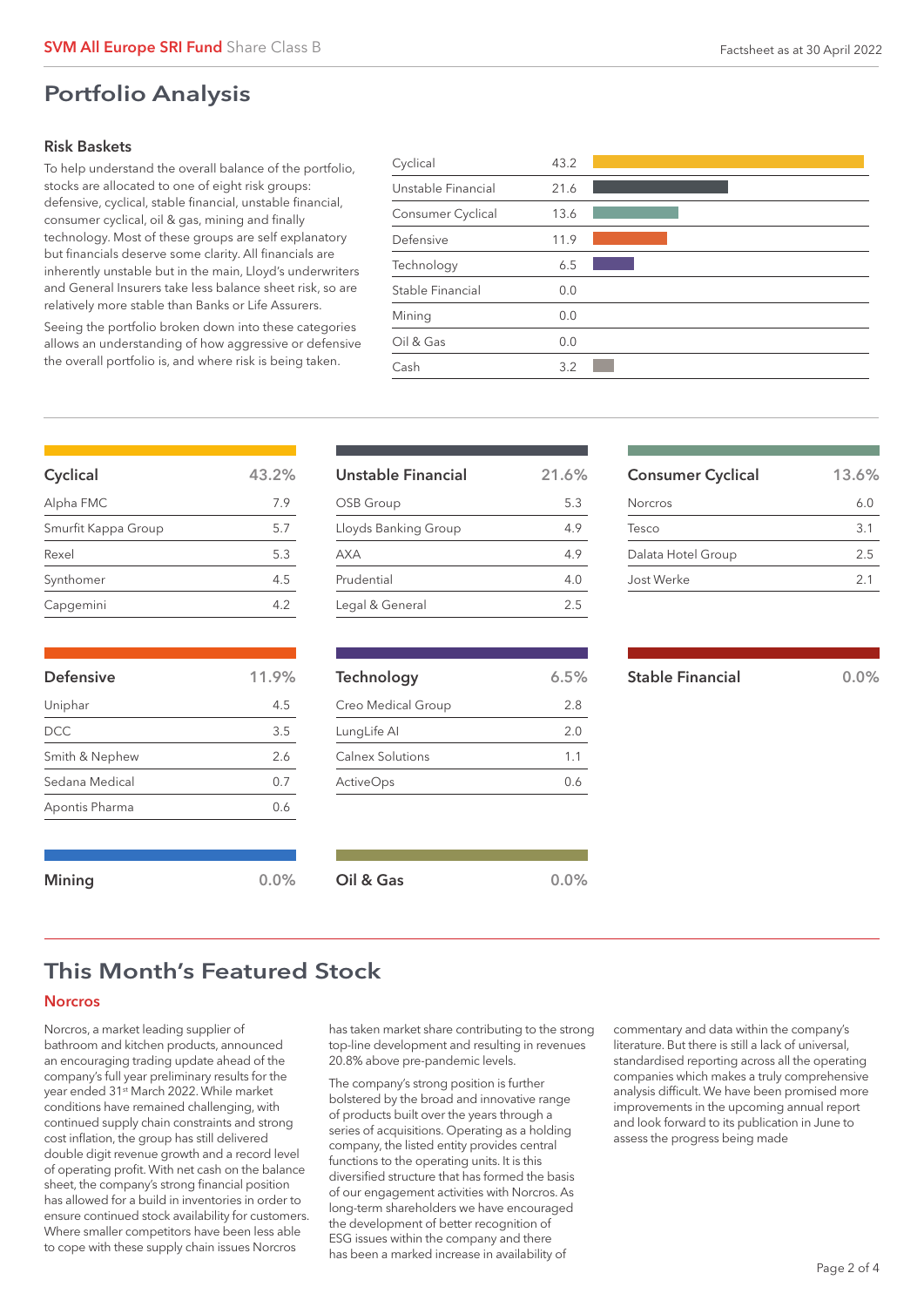## Portfolio Structure

As an unconstrained fund we invest in our highest conviction ideas irrespective of market capitalisation, country or sector. As a consequence The SVM All Europe SRI Fund portfolio will vary considerably from the benchmark index and from other funds that are in the same IA sector.







| <b>Size Analysis</b>                             | (% ) |
|--------------------------------------------------|------|
| $\blacksquare$ Mega Cap (> $\epsilon$ 50bn)      | 4.9  |
| <b>Large Cap (&lt;<math>\epsilon</math>50bn)</b> | 25.5 |
| $\blacksquare$ Mid Cap (< $\epsilon$ 10bn)       | 36.6 |
| $\Box$ Small Cap (< $\in$ 1bn)                   | 29.8 |
|                                                  |      |

### Country Breakdown

|         | No. of Stocks | (% ) |  |
|---------|---------------|------|--|
| UK      | 18            | 62.2 |  |
| Ireland | 4             | 16.9 |  |
| France  | 3             | 14.4 |  |
| Germany | 2             | 2.6  |  |
| Sweden  | 1             | 0.7  |  |
| ∩ther   |               | 0 O  |  |

| <b>Sector Breakdown</b>       | (% ) |
|-------------------------------|------|
| Industrials                   | 30.5 |
| Financials                    | 21.6 |
| Materials                     | 17.8 |
| Health Care                   | 13.1 |
| Information Technology        | 6.0  |
| <b>Consumer Discretionary</b> | 4.7  |
| Consumer Staples              | 3.1  |
| Energy                        | 0.0  |
| <b>Communication Services</b> | 0.0  |
| Utilities                     | 0.0  |
| Real Estate                   | 0.0  |





| <b>Currency Exposure</b> | (% ) |
|--------------------------|------|
| $\blacksquare$ Euro      | 33.9 |
| Sterling                 | 62.2 |
| ■ Swedish Krona          | በ 7  |
|                          |      |